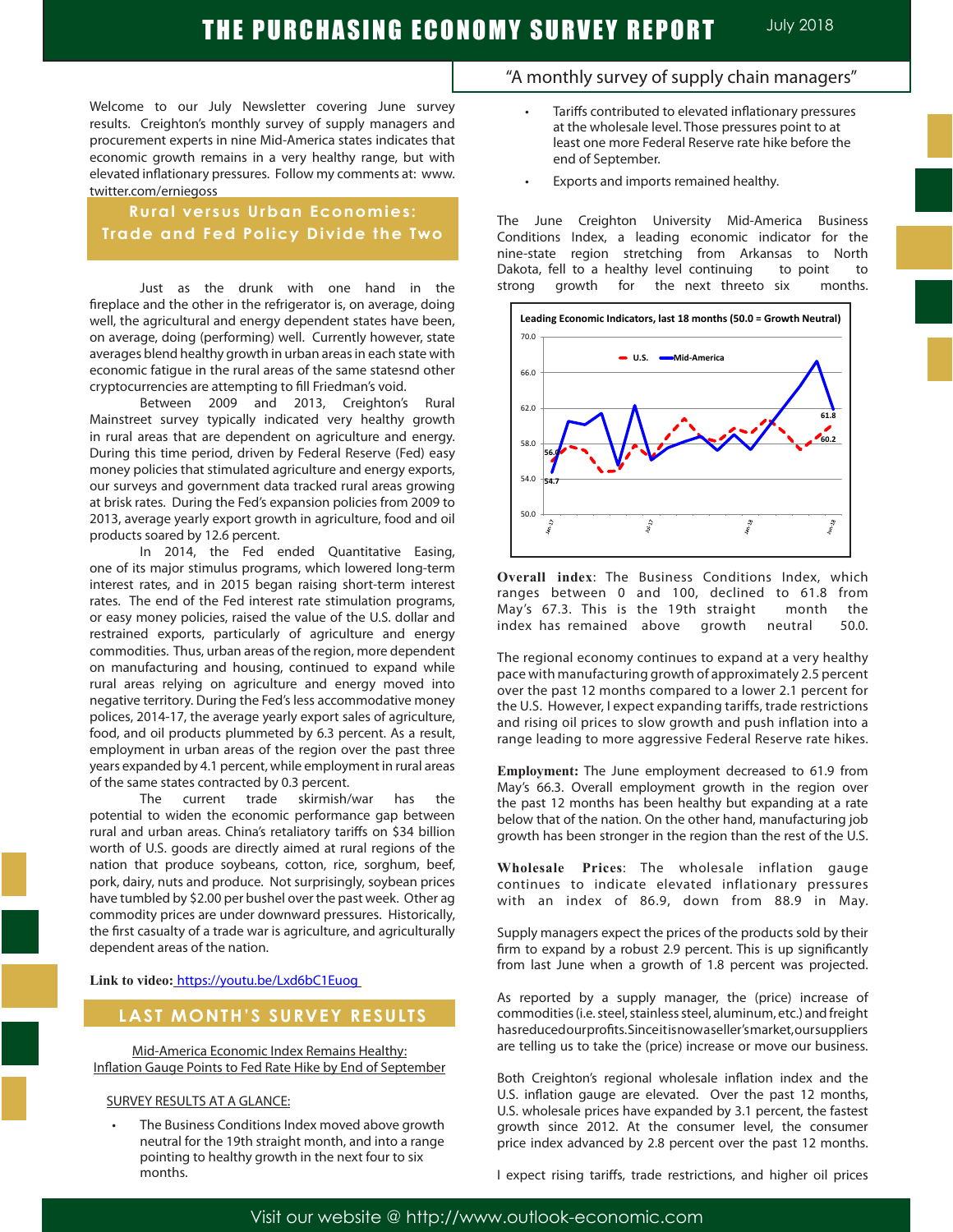to continue to boost wholesale and consumer inflation growth above the Federal Reserve's target. This trend has already begun to push consumer inflation higher. As a result, in my judgment, the Federal Reserve's interest rate setting committee will raise short-term interest rates by one-quarter of one percentage point (25 basis points) no later than Sept. 26.

**Confidence**: Looking ahead six months, economic optimism, as captured by the June Business Confidence Index, dropped to a strong 59.8 from May's 66.3. Despite trade tensions and skirmishes, healthy profit growth, still low interest rates, and lower tax rates, supported a robust business confidence.

**Inventories**: Companies expanded their inventories of raw materials and supplies, but at a slower pace than in May. The June inventory index declined to 58.6 from May's 59.3.

In terms of choosing a supply vendor, almost 13 percent reported that data security was the most important factor in choosing a supplier. Another 25 percent of the supply managers indicated that data security was a very important factor in selecting a supplier.

**Trade:** The regional new export orders index slipped to a still healthy 60.0 from 64.8 in May, and the import index fell to a solid 56.5 from May's 63.0. Rapidly rising export orders and imports may be the result of firms in the U.S., and among trading partners, advancing purchasing in anticipation of rising trade restrictions and tariffs.

However, as reported by one supply manger, Other countries are taking advantage of the situation and they are raising their pricing also. Then you add on the tariffs, it is not a good situation.

**Other components**: Components of the June Business Conditions Index were new orders at 64.7, down from 78.4 in May; the production or sales index declined to 64.7 from May's 72.4; and speed of deliveries of raw materials and supplies fell to 58.3 from last month's 60.0.

The Creighton Economic Forecasting Group has conducted the monthly survey of supply managers in nine states since 1994 to produce leading economic indicators of the Mid-America economy. States included in the survey are Arkansas, Iowa, Kansas, Minnesota, Missouri, Nebraska, North Dakota, Oklahoma and South Dakota.

The forecasting group's overall index, referred to as the Business Conditions Index, ranges between 0 and 100. An index greater than 50 indicates an expansionary economy over the course of the next three to six months. The Business Conditions Index is a mathematical average of indices for new orders, production or sales, employment, inventories and delivery lead time. This is the same methodology, used since 1931 by the Institute for Supply Management, formerly the National Association of Purchasing Management.

## **MID-AMERICA STATES**

#### ARKANSAS

The June Business Conditions Index for Arkansas fell to 62.5 from May's 66.2. Components of the index from the monthly survey of supply managers were new orders at 65.2, production or sales at 66.0, delivery lead time at 60.0, inventories at 59.2, and employment at 62.1. Over the past 12 months, the Arkansas economy has added 1,500 durable goods manufacturing jobs for a growth of 2.0 percent, and 2,600 nondurable manufacturing jobs for a growth of 3.2 percent. Arkansas ranked

"A monthly survey of supply chain managers"

sixth among the nine states in the region in terms of the rate of overall manufacturing growth over the past 12 months.

#### IOWA

The June Business Conditions Index for Iowa rose slightly to a very healthy 62.6 from 62.5 in May. Components of the overall index from the monthly survey of supply managers were new orders at 63.3, production or sales at 69.9, delivery lead time at 64.4, employment at 59.3, and inventories at 56.2. Over the past 12 months, the Iowa economy has added 7,200 durable goods manufacturing jobs for a growth of 5.8 percent, and 2,400 nondurable manufacturing jobs for a growth of 2.6 percent. Iowa ranked first among the nine states in the region in terms of the rate of overall manufacturing growth over the past 12 months.

#### KANSAS

The Kansas Business Conditions Index for June declined to 62.5 from May's 68.7. Components of the leading economic indicator from the monthly survey of supply managers were new orders at 65.6, production or sales at 64.3, delivery lead time at 60.4, employment at 62.5, and inventories at 59.7. Over the past 12 months, the Kansas economy has added 2,300 durable goods manufacturing jobs for a growth of 2.4 percent, and 2,400 nondurable manufacturing jobs for a growth of 3.6 percent. Kansas ranked fourth among the nine states in the region in terms of the rate of overall manufacturing growth over the past 12 months.

#### **MINNESOTA**

The June Business Conditions Index for Minnesota decreased to a still solid 58.8 from May's 64.2. Components of the overall June index from the monthly survey of supply managers were new orders at 61.2, production or sales at 61.4, delivery lead time at 55.9, inventories at 55.2, and employment at 60.1. Over the past 12 months, the Minnesota economy added 4,600 durable goods manufacturing jobs for a growth of 2.3 percent, and 1,300 nondurable manufacturing jobs for a growth of 1.1 percent. Minnesota ranked seventh among the nine states in the region in terms of the rate of overall manufacturing growth over the past 12 months.

#### **MISSOURI**

TThe June Business Conditions Index for Missouri sank to 62.6 from 69.6 in May. Components of the overall index from the survey of supply managers were new orders at 64.9 production or sales at 65.6, delivery lead time at 59.7, inventories at 61.1, and employment at 61.8. Over the past 12 months, the Missouri economy added 2,000 durable goods manufacturing jobs for a growth of 1.3 percent, but lost 700 nondurable manufacturing jobs for a growth of minus 0.7 percent. Missouri ranked last among the nine states in the region in terms of the rate of overall manufacturing growth over the past 12 months.

#### NEBRASKA

The June Business Conditions Index for Nebraska fell to 66.1 from May's regional high of 70.1. Components of the index from the monthly survey of supply managers were new orders at 69.1, production or sales at 70.4, delivery lead time at 62.1, inventories at 63.2, and employment at 65.8. Over the past 12 months, the Nebraska economy added 1,800 durable goods manufacturing jobs for a growth of 4.1 percent, and 1,700 nondurable manufacturing jobs for a growth of 3.2 percent. Nebraska ranked third among the nine states in the region in terms of the rate of overall manufacturing growth over the past 12 months.

#### NORTH DAKOTA

The Business Conditions Index for North Dakota climbed to 66.4 from May's 62.4. Components of the overall index were new orders at 68.9, production or sales at 70.3, delivery lead time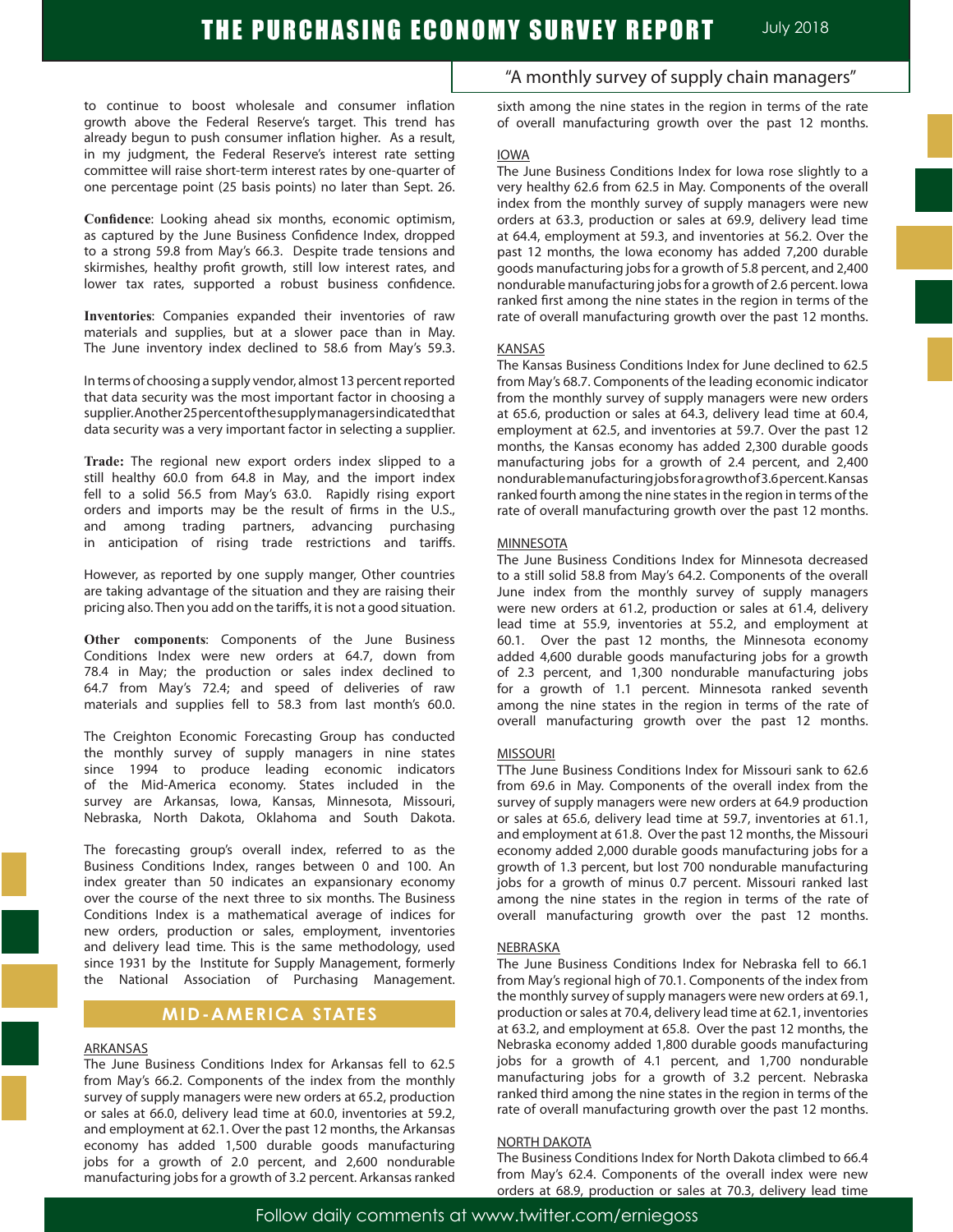at 63.9, employment at 65.7, and inventories at 63.1. Over the past 12 months, the North Dakota economy added 600 durable goods manufacturing jobs for a growth of 3.6 percent, but lost 300 nondurable manufacturing jobs for a growth of minus 3.6 percent. North Dakota ranked eighth among the nine states in the region in terms of the rate of overall manufacturing growth over the past 12 months.

#### **OKLAHOMA**

Oklahoma's Business Conditions Index has now remained above the 50.0 threshold for the last 11 months. The overall index from a monthly survey of supply managers fell to 61.1 from May's 68.5. Components of the overall June index were new orders at 63.8, production or sales at 64.4, delivery lead time at 58.6, inventories at 57.8, and employment at 60.8. Over the past 12 months, the Oklahoma economy added 5,000 durable goods manufacturing jobs for a growth of 5.7 percent, but lost 1,500 nondurable manufacturing jobs for a growth of minus 3.3 percent. Oklahoma ranked fifth among the nine states in the region in terms of the rate of overall manufacturing growth over the past 12 months.

#### SOUTH DAKOTA

The June Business Conditions Index for South Dakota fell to a still healthy 58.0 from May's 66.8. Components of the overall index from the June survey of supply managers in the state were new orders at 60.8, production or sales at 61.0, delivery lead time at 55.4, inventories at 54.7, and employment at 57.9. Over the past 12 months, the South Dakota economy added 1,400 durable goods manufacturing jobs for a growth of 5.0 percent, and 500 nondurable manufacturing jobs for a growth of 3.3 percent. South Dakota ranked second among the nine states in the region in terms of the rate of overall manufacturing growth over the past 12 months.



### **THE BULLISH NEWS**

- The nation added 213,000 jobs for June as 601,000 formerly discouraged workers entered the labor market. This caused the unemployment rate to increase from 3.8% to 4.0%.
- The U.S. trade deficit slid to a 19-month low of \$43.1 billion for May. Exports rose 1.9% to a record \$215.3 billion for the month. Watch for declines in exports in the months ahead.
- The Case-Shiller home price index for April rose 6.4% from a year earlier. Home price growth continues to outstrip income growth. How much longer can this go on?



## **THE BEARISH NEWS**

- Average hourly earnings increased 5 cents to \$26.98, keeping the annual increase unchanged at 2.7%. Low unemployment rates have yet to boost average hourly pay.
- Both the Consumer Price Index and the Wholesale Price Index in June increased at their fastest rate in six year (year-over-year
- The nation's labor force participation rate for May stood at an unacceptably low 62.7%.

"A monthly survey of supply chain managers"

## **THE OUTLOOK**

**NABE Business Conditions Survey (June 2018)**. SUMMARY:

"The median forecast for growth in inflation-adjusted gross domestic product (real GDP) from the fourth quarter (Q4) of 2017 to Q4 2018 is 2.8%. The median forecast for real GDP growth from Q4 2018 to Q4 2019 calls for a moderation to 2.5%—unchanged from the March 2018 NABE Outlook Survey. Overall, the panel continues to expect economic growth in 2018 to be stronger than the actual 2.3% annual real GDP growth rate in 2017. On an annual basis, real GDP growth in 2018 is also expected to be 2.8%, compared with 2.9% in the March survey, and the median forecast for average annual real GDP growth in 2019 is 2.7%. The panel has shifted its sentiment regarding the risks to the outlook since the previous survey, with more than half of survey respondents—57%—currently indicating that the balance of risks to real GDP growth through 2019 is weighted to the downside. Thirty-one percent of panelists indicate the balance of risks is weighted to the upside. This is in stark contrast to results in the March 2018 survey, which reflected over 75% of the panel stating risks were largely weighted to the upside for 2018. Note that the March survey was conducted when economic policy proposals were focused on tax cuts and fiscal policy in the near term. Since then, the discussion of economic policy has been dominated by tariffs and potential trade wars."

**From Goss :** I expect \*\*the next Federal Reserve rate hike on September 26 (0.25% or 25 basis points); \*\*mortgage rates to climb by another ¼% by the end of 2018. \*\*\*GDP growth to slow in the second half of 2018.

### **WHAT TO WATCH**

- • **Inflation, Inflation, Inflation**: The Bureau of Labor Statistics will release the inflation gauge for June on July 12. An annualized increase above 2.5% will be bearish for bond prices (rising yields, falling prices).
- Inverted Yield: Marketwatch.com provides contemporaneous yields on the 2-year and 10-year U.S. Treasury bonds. Every recession since 1980 has been preceded by 2-year rates exceeding 10-year rates (termed an inverted yield)
- **Wage Data for June:** On July 6, the U.S. Bureau of Labor Statistics will release wage data for June. Year over year growth approaching 3.0% will be a strong inflation signal (more interest rate increases from the Fed).
- Trade Balance: On July 6, the U.S. Bureau of Economic Analysis will release May exports and imports for the nation. A widening trade deficit will push the President and Congress to undertake even more aggressive, and wrong-headed trade restrictions.

## **Goss Eggs (Recent Dumb Economic Moves)**

In 2017, Harley-Davidson sold 39,775 motorcycles in Europe which were built in the U.S. Due to recent European tariffs of 31% on imported cycles, Harley is.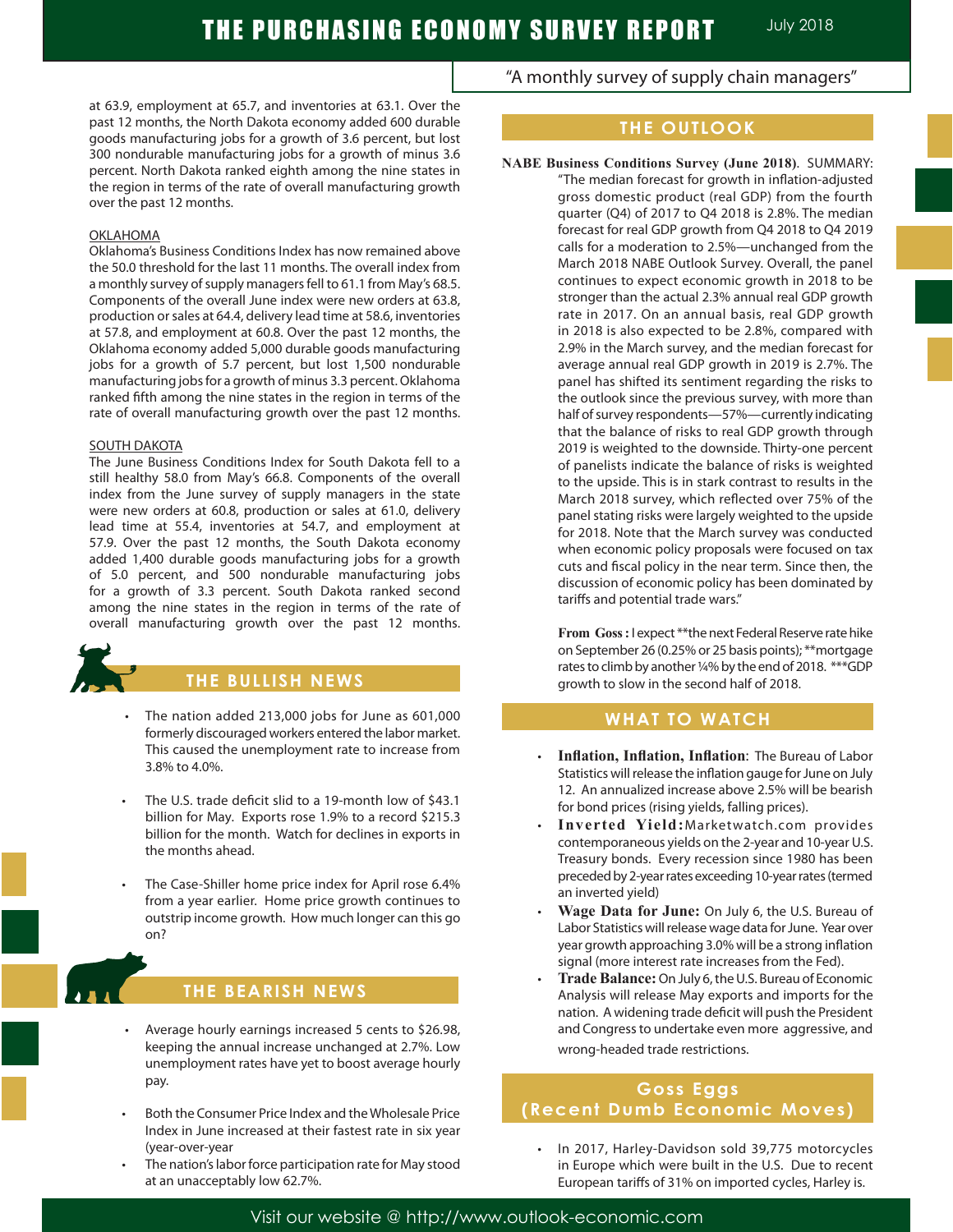"A monthly survey of supply chain managers"

moving production to Europe. Like boxers in the ring, all sides get bloodied from ill-advised trade wars and skirmishes. Smart for Harley; dumb for U.S. and Europe.

## **STATISTIC OF THE MONTH**

0.29% (29 basis points). The gap between the yield on the 10 year U.S. Treasury bond (2.83%) and the 2-year U.S. Treasury bond (2.54%) sank to its lowest level since the 2008-09 recession. A signal of a slowing U.S. economy.

## **SUPPLY MANAGER READING ROOM**

"ISM Special Report On Business Survey Regarding Tax Reform," On December 22, 2017, President Donald Trump signed into law the Tax Cuts and Jobs Act of 2017 (TCJA). Called the "biggest tax reform in a generation" by supporters, the TCJA changes the income tax code for individuals and corporations. A goal of this legislation is to accelerate the pace of economic growth in the U.S. Since this legislation was highly anticipated and its various iterations closely studied by many organizations, some companies managed to implement changes to policy and practice immediately. On January 25, 2018, Institute for Supply Management<sup>®</sup> (ISM®) opened a special survey that asked members of the Manufacturing and Non-Manufacturing Business Survey Committees to (1) report on their organizations' familiarity with and activity generated by the law and (2) assess how the new tax code might impact their businesses. https://tinyurl.com/y8qvjgrk

Survey results for July will be released on Aug. 1, the first business day of the month

Follow Goss on Twitter at http://twitter.com/erniegoss

For historical data and forecasts visit our website at: http://business.creighton.edu/organizations-programs/ economic-outlook